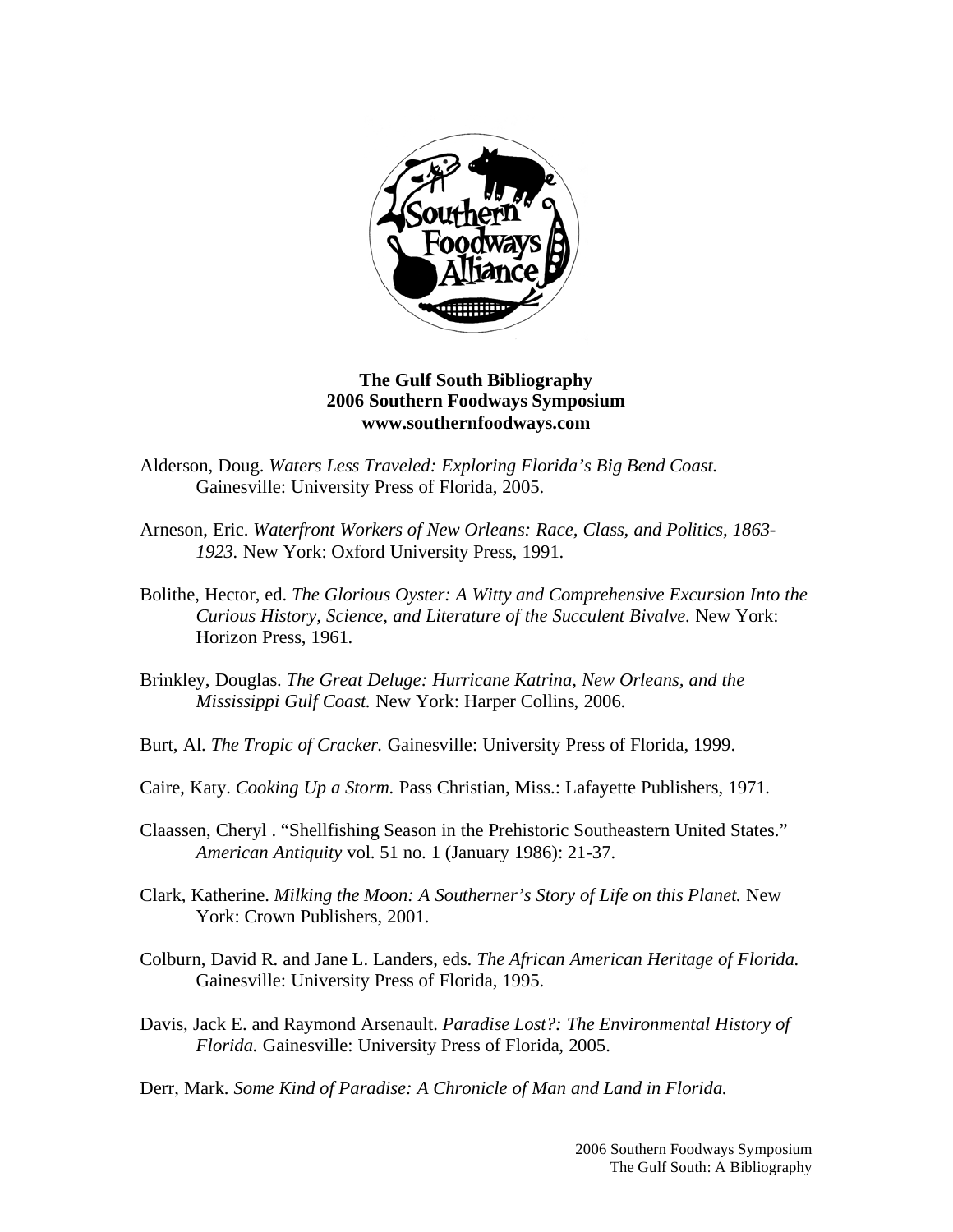Gainesville: University Press of Florida, 1998.

- Dormon, James H., ed. *Creoles of Color of the Gulf South.* Knoxville: University of Tennessee Press, 1996.
- Durrenberger, E. Paul. *Gulf Coast Soundings: People and Policy in the Mississippi Shrimp Industry.* Lawrence, Kan.: University of Kansas Press, 1996.
- Eidse, Faith, ed. *Voices of the Apalachicola.* Gainesville: University Press of Florida, 2006.
- Elverson, Virginia. *Gulf Coast Cooking: Seafood from the Florida Keys to the Yucatan Peninsula.* Fredericksburg, Tex.: Shearer Publishing, 1991.
- Evans, Amy. "Florida's Forgotten Coast: Life on the Apalachicola Bay." *Southern Foodways Alliance.* 8 October 2006. <http://www.southernfoodways.com/oral\_history/florida\_forgotton\_coast/index.s html>
- Griffin, George "Grif." *The Mostly Mullet Cookbook: A Culinary Celebration of the South's Favorite Fish (and Other Great Southern Seafood).* Sarasota: Pineapple Press, 1998.
- Grigar, Rudy. *Plugger: Wade Fishing the Gulf Coast*. Ed. W.R. McAfee. Lubbock: Texas Tech University Press, 2003.
- Gruesz, Kirsten Silva. "The Gulf of Mexico System and the 'Latinness' of New Orleans." *American Literary History* vol. 18 no. 3 (Fall 2006): 468-495.
- Guste, Roy. *Gulf Coast Fish: A Cookbook.* New York: Norton, 1997.
- Gutierrez, C. Page. *Cajun Foodways.* Jackson, Miss.: University of Mississippi Press, 1992.
- Hardwick, Susan Wiley. *Mythic Galveston: Reinventing America's Third Coast*. Baltimore: John Hopkins University Press, 2002.
- Harris, Jessica B. *Beyond Gumbo: Creole Fusion Food from the Atlantic Rim.* New York: Simon & Schuster, 2003.
- Jacobs, Eric and Sandra M. Jacobs. *Florida Bounty: A Celebration of Florida Cuisine and Culture.* Sarasota: Pineapple Press, 2006.
- Jahoda, Gloria. *The Other Florida*. New York: Scribner's, 1967.

Junior League of Tampa. *The Gasparilla Cookbook.* Tampa, Fla.: 1961.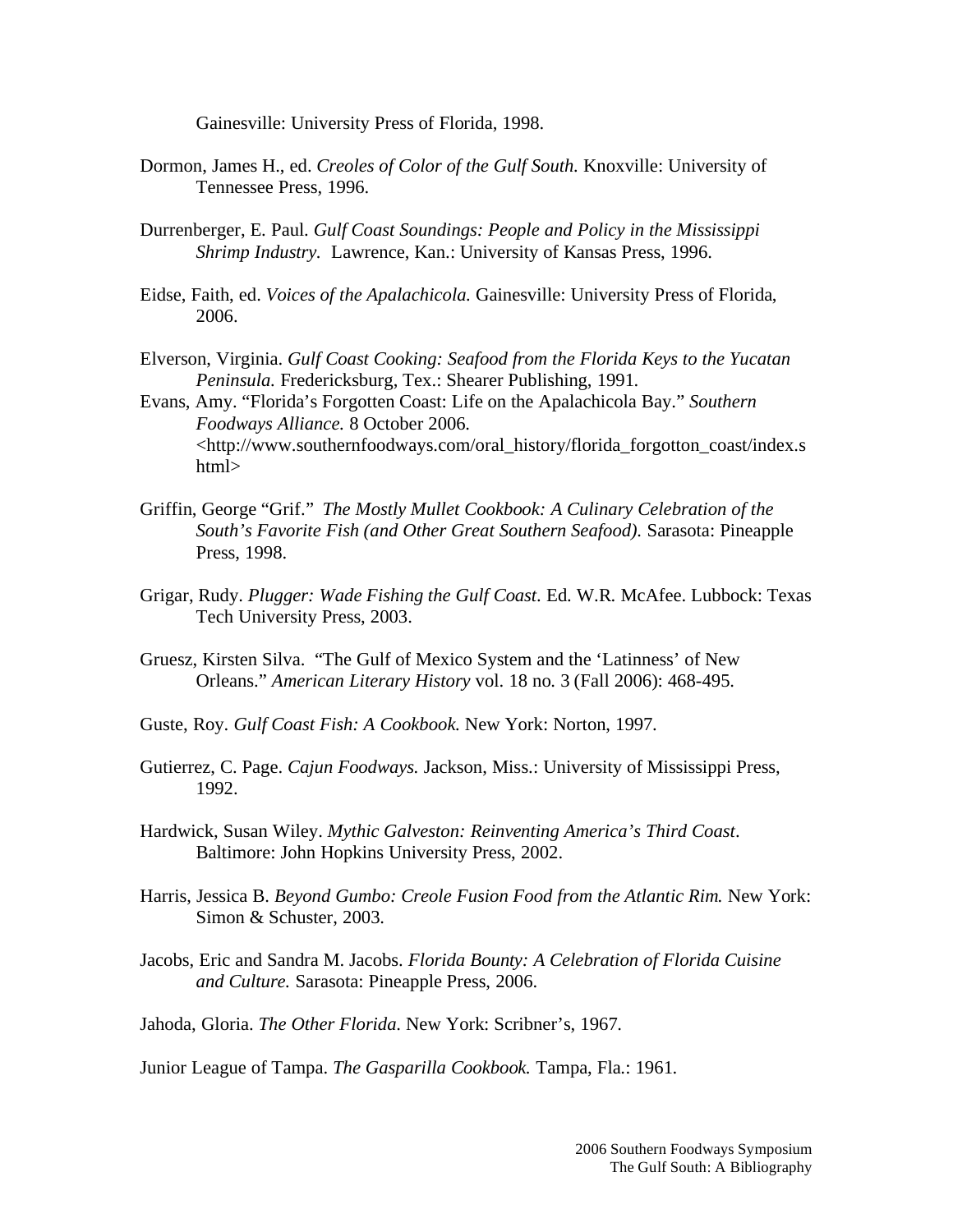- Klinkenberg, Jeff. *Seasons of Real Florida.* Gainesville: University Press of Florida, 2004.
- Lee, Douglas Bennett. "America's Third Coast." *National Geographic* 182, no. 1 (July 1992): 2-28.
- Mormino, Gary R. *Land of Sunshine, State of Dreams: A Social History of Modern Florida.* Gainesville: University Press of Florida, 2005.
- Mullen, Patrick B. "The Function of Magic Folk Belief among Texas Coastal Fishermen." *The Journal of American Folklore* vol. 82 no. 325 (July 1969): 214- 225.

-------------------. *I Heard the Old Fisherman Say: Folklore of the Texas Gulf Coast.*  Austin: University of Texas Press, 1978.

North Hill Preservation Association. *North Hill Cookbook.* Pensacola, Fla.: 1981.

Reardon, Joan. *Oysters: A Culinary Celebration*. New York: Lyons Press, 2000.

- Roberts, Diane. *Dream State: Eight Generations of Swamp Lawyers, Conquistadors, Confederate Daughters, Banana Republicans, and Other Florida Wildlife.* New York: Free Press, 2004.
- Rogers, William Warren. *Outposts on the Gulf: Saint George Island and Apalachicola from Early Exploration to World War II.* Gainesville: University Press of Florida, 1987.
- Rudloe, Jack. *The Wilderness Coast: Adventures of a Gulf Coast Naturalist.* New York: EP Dutton, 1988.
- Schmidt, Aimee. "Down Around Biloxi: Culture and Identity in the Biloxi Seafood Industry." The Center for the Study of Southern Culture*.* 28 Nov. 1995. 4 Oct. 2006. <http://www.olemiss.edu/depts/south/publish/missfolk/backissues/biloxi.html>
- Sins, Amy Cyrex. *Ruby Slippers Cookbook: Life, Culture, Family, and Food After Katrina.* Self-published, 2006.
- Snow, Constance. *Gulf Coast Kitchens: Bright Flavors from Key West to the Yucatan.*  New York: Random House, 2003.
- Soniat Jr., Leon E. *La Bouche Creole.* Gretna, La.: Pelican Publishing Company, 1981.

Spitzer, Nicholas R. "Cajuns and Creoles: The French Gulf Coast." *The Long Journey*